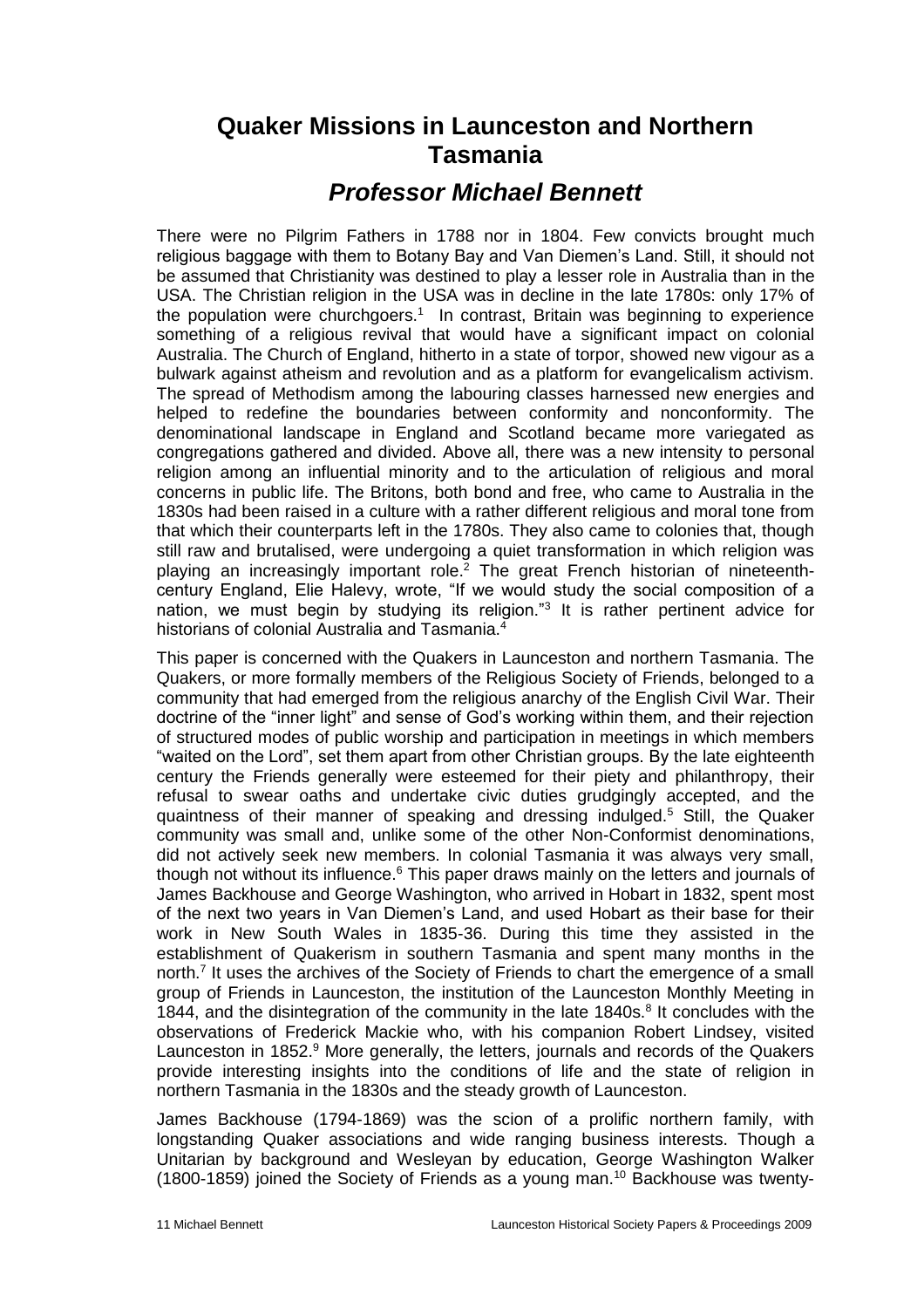one when he "was first impressed that it was the will of the Lord" that he "should go on a gospel errand in to Australia". Inviting Walker as his companion, they arrived in Hobart in February 1832 and over the next eight years travelled extensively around the British colonies in Australia. Though they regarded themselves as "travellers under concern" rather than missionaries, they nonetheless sought opportunities to sow the seeds of their faith as well as to provide support to Friends and former Friends. A major aim of their mission, however, was to observe and report on conditions in the colonies, especially in relation to the Aborigines and convicts, and to promote measures to protect the former and encourage the reform and rehabilitation of the latter. Backhouse and Walker visited Launceston together on six occasions. Between October 1832 and December 1833, they were in the northern part of the island for eight out of fifteen months. Their last two visits to Launceston, in January 1836 and May 1837, were shorter, and the latter consciously valedictory, at least for Backhouse. By this stage Walker believed that it was God's wish that he settle in Tasmania. After accompanying Backhouse on the mission to the Swan River settlements and the Cape Colony, he returned to Hobart to marry Sarah Benson Walker. The young couple visited Launceston immediately after their marriage in 1840 and might have considered settling in the town. Walker visited Launceston on at least one later occasion.

Soon after their arrival, Backhouse and Walker met a number of people who had settled in northern Tasmania. One was Walker's own cousin, George Robson, who had obtained land at Hampshire Hills on the north.<sup>11</sup> Still, the Quakers had been in Tasmania eight months before they visited Launceston. Even then the first visit was an unscheduled lay-over. They had taken passage with a cutter to visit the Aboriginal settlement on Flinders Island and the Van Diemen's Land Company establishment at Circular Head. After visiting Flinders Island, the captain decided to call at Launceston. It proved a singularly happy occasion. The Quakers enjoyed the voyage up the Tamar, "the day being fine, & the banks of the river unusually winding & picturesque".<sup>12</sup> As nightfall approached, they were becalmed and were rowed the last eight miles to the town. They made their way to the house of Isaac Sherwin, who some months before had invited them to stay with him, but who must have been surprised to find them at his doorstep at 10 o'clock at night. To add to the drama, he already had had houseguests, the newly-arrived Congregationalist minister Charles Price and his wife. It proved a pleasant and fondly remembered evening. The company was a congenial and quietly celebratory: the news had just arrived from England of the passing of the Reform Bill. After the hazards of the sea voyage and the exhilaration of the conversation, the Quakers slept comfortably on "a shakedown of rugs" on the floor under blankets and sheets from Sherwin's store.<sup>13</sup>

Over the next two days they continued to warm to Launceston. Though it had only one church building, St John's Anglican Church, there were many people seeking to add to its religious infrastructure. After a failed initiative in 1827, the Wesleyans were making progress in their plans for a chapel. Charles Price was holding services in the Court House and already his congregation was planning to build a chapel on Paterson Street. On the morning after their arrival, a Sunday, Backhouse and Walker attended Price's service in the Court House. Price offered Backhouse his platform in the evening, and hurried publicity brought "an assemblage of well-dressed persons, amounting to perhaps 200".<sup>14</sup> If attendance at evensong at St John's were down, it does not seem to have troubled Dr Brown, the Anglican minister. Meeting the Quakers the next day, he was all amiability and courtesy, discussing matters of common concern and inviting them to stay with him on their next visit. The previous afternoon Backhouse and Walker had visited the Sunday School. Though sponsored by the Church of England, it was supported by the other Protestant congregations. According to Walker, the attendance was not good. With over 100 scholars on the books, there were only 60 children present.<sup>15</sup> Although for a town of 3000 people, overwhelmingly adults and convicts, it does not seem a bad showing.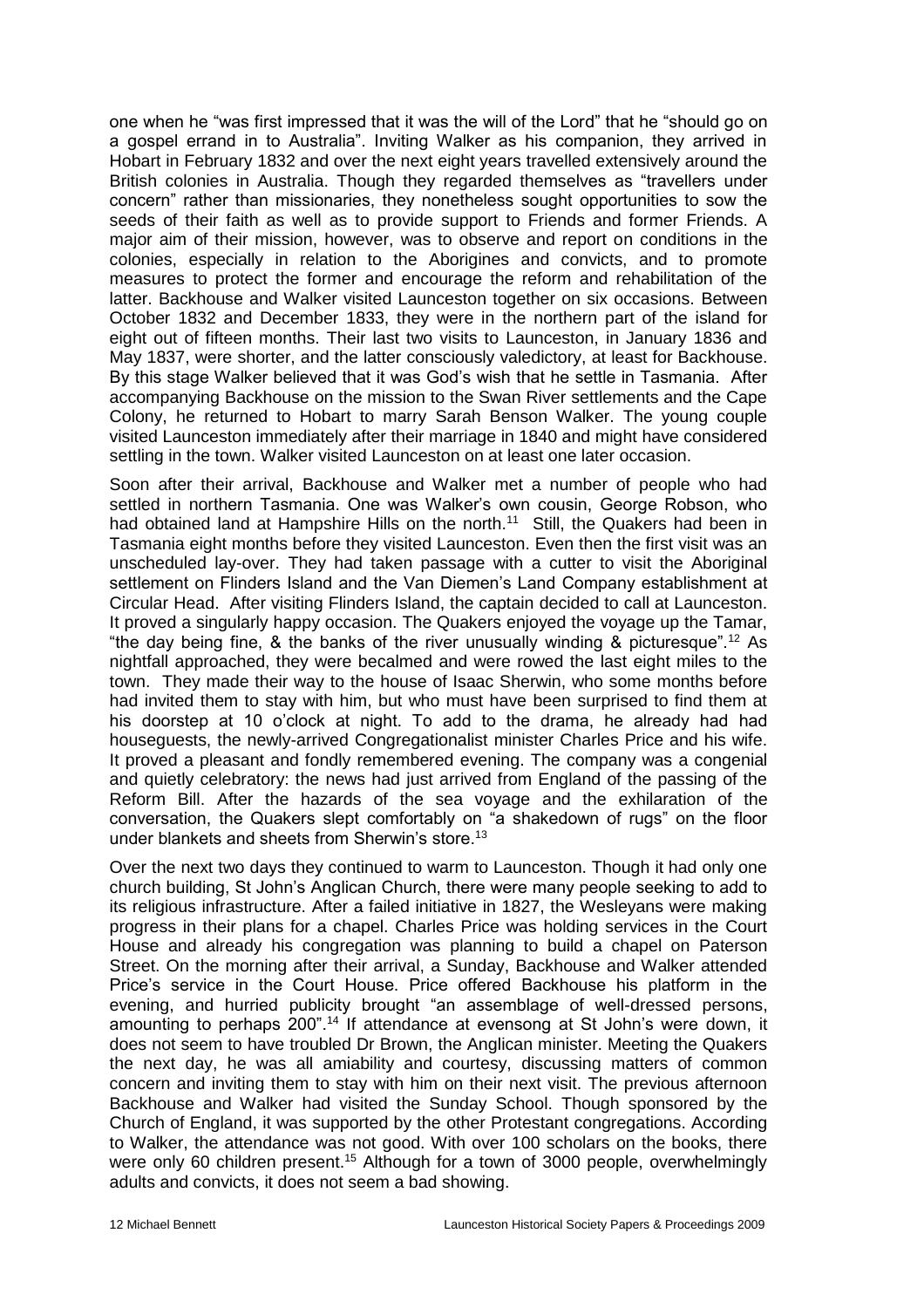There was a buzz about Launceston. Walker described it as "the capital of the Northern side" of Van Diemen's Land.<sup>16</sup> The expansion of agriculture and pastoralism in northern Tasmania already was increasing business opportunities and the volume of shipping. The Quakers saw the clear potential in the site, with its access to water, available land for industry, and its well laid out streets. Though most of the private dwellings were wooden, a number of stone buildings served to "increase the respectability of the place as a town".<sup>17</sup> They were particularly impressed by the natural beauty of the Tamar Gorge. To express his sentiments, Walker noted down some incompletely remembered lines from Milton's *Paradise Lost*:

These are thy glorious works, Parent of good, Almighty! Thine this universal frame, Thus wonderous fair; Thyself how wonderous then! Unspeakable, who sitst above these heavens To us invisible, or dimly seen In these thy lowest works; yet these declare Thy goodness beyond thought, and power divine.<sup>18</sup>

After two months at Woolnorth, Backhouse and Walker returned to Launceston on 23 January 1833. Lodging with the Sherwins, they settled down to business, distributing religious tracts, visiting the prisoners in the penitentiary, and holding meetings, private as well as public. They used Launceston as a base for visiting the great houses and isolated cottages, creating what they termed "religious opportunities" with families and individuals. Though they had their disappointments, they clearly felt that their ministry was of service. According to their accounts, there was plenty of interest and goodwill: Andrew Gatenby was a bluff and canny Yorkshireman who always had held the Quakers in high regard.<sup>19</sup> Even the road gangs were happy to give them a hearing, if only to give them a break from their arduous labour. As they travelled back south, they found fertile soil for their mission in Campbell Town and Ross. After less than three months in Hobart, however, they were heading northwards again, travelling by way of the east coast, where they visited the Cottons, a Quaker family living near Swanport. After exhilarating views of Ben Lomond, they overnighted with John Batman at Buffalo Plains, and walked into town along the newly macadamised road. They were based in Launceston from 13 May to 13 July and spent a further ten days there in December. Altogether, they spent almost as much time in 1833 in the north of the colony as in the south.

One reason for the shift of focus was perhaps a concern to follow more closely developments with respect to the Aborigines. Immediately prior to their arrival in Tasmania, the government had begun the removal of the groups of Aborigines to Flinders Island. Backhouse and Walker, who had visited them on the island, had been favourably impressed by them.<sup>20</sup> On their return to Hobart they reported positively on the progress of settlement and lent their voices to plans requiring greater expenditure, especially the provision of suitable accommodation on a healthier site. Meanwhile the rounding up of the Aboriginal survivors of disease and violence at the hands of the colonists was continuing. During their brief stay with John Batman on the foothills of Ben Lomond, they discussed the Black Wars, and the conciliation and resettlement process, in which Batman had been involved. They met Anthony Cottrell who was bringing in eight Aborigines from Macquarie Harbour. Backhouse recorded some positive and hopeful sentiments. Cottrell reported a friendly interview with the tribe near the Arthur River, and told how some Aboriginal women sought to assist white men who were drowning. When Batman showed them the grave of an Aboriginal child, who had died at his house, he related how the child's mother had wept at the graveside. "Yet it is asserted by some," wrote Backhouse, "that these people are without natural affection."<sup>21</sup> A letter from W. J. Darling awaited their arrival in Launceston. It informed them that the move had been made and the site renamed Wybalenna. "You would find a vast improvement among the people since your last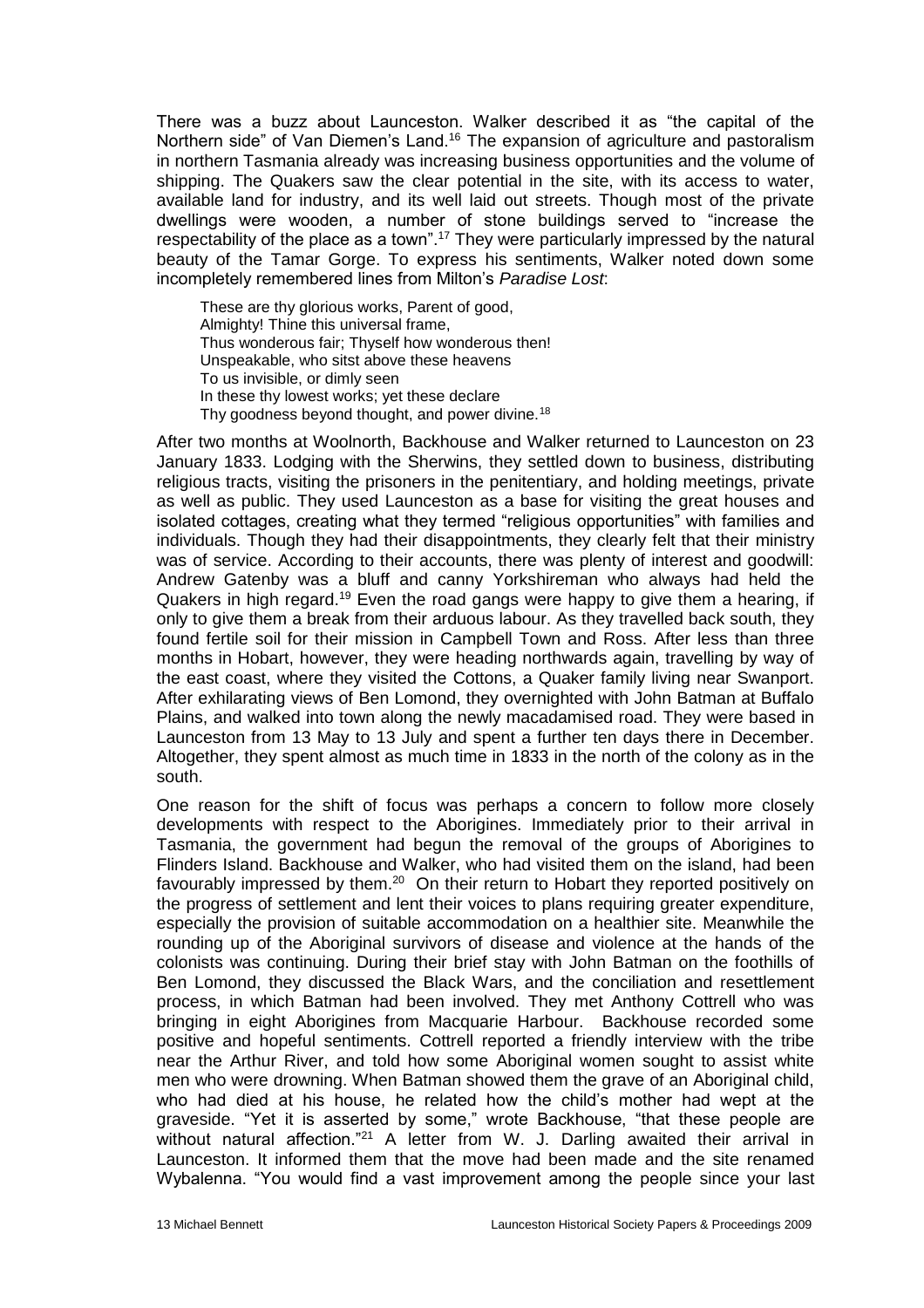visit," he continued, "their habitations are in progress, four of them being nearly completed. I think you would approve of them … By next spring there will not be a prettier, or more interesting place in the colony of Van Diemen's Land. The women now wash their clothes and those of their husbands, as well as white women. We are not now half so naked as when you were last here, but have neat and substantial clothing."<sup>22</sup> Darling came to Launceston in July, bringing further reports, including news of some deaths.<sup>23</sup> Though Backhouse and Walker did not visit Flinders Island during their winter sojourn in Launceston, they did indeed do so in spring. Predictably enough, they again took the opportunity to visit Launceston prior to returning south.

Another reason for the move northwards was an awareness of the lack of religious provision in Launceston and the north midlands. Still, a number of initiatives were underway that would shape the ecclesiastical landscape decisively. An active group of Independents had invited Charles Price to minister to them.<sup>24</sup> The Wesleyans likewise were beginning to stir themselves again. Rev. Nathaniel Turner, the Wesleyan minister in Hobart, undertook preaching tours in the north in 1833 and 1834.<sup>25</sup> Backhouse and Walker were probably as concerned to support the broad evangelical enterprise as to win converts to their own society. They continued to report on the condition of the convicts and showed particular concern for their moral and spiritual regeneration. They made common cause with John Leach, a catechist with the road gangs. Accompanied by Ronald Gunn, the principal superintendent, they inspected the penitentiary and hospital in Launceston on 6 July, leaving a detailed account of the buildings and conditions inside.<sup>26</sup> Backhouse and Gunn shared a passion for botany, and also undertook field-trips together. The Quakers, however, spent a great deal of time ministering to the needs of many individuals in desperate circumstances. A major focus of concern was the baneful influence of hard liquor. Even before they left Britain, Backhouse and Walker had lent their support to the newly-established temperance movement; and all that they had seen and heard on the passage out and in the colony had confirmed them in their belief that liquor was a major cause of depravity and distress. Soon after their arrival the Quakers were active in seeking support for temperance societies and persuading people to take the pledge. On 4 June 1833 Backhouse organised a meeting in Launceston "for the purpose of conveying information to them on the object of Temperance Societies". The meeting was well attended and over the next weeks scores of people in the town and elsewhere in northern Tasmania took the pledge.<sup>27</sup>

There was presumably some expectation that Quakerism would establish itself on the banks of the Tamar. In 1832 Launceston was growing rapidly. Between 1832 and 1835 its population doubled.<sup>28</sup> The Friends established a Monthly Meeting in Hobart in 1833, the first in Australia and the southern hemisphere. There was the possibility of a similar move in Launceston. In December 1833 Backhouse met with a few people "who have manifested an attachment to the principles of Friends, and three of whom have occasionally met on First-days, for the purpose of worshipping God unitedly".<sup>29</sup> They included Abraham Davy and David Hayes. A birthright Quaker, Davy was an exconvict. He developed a lucrative sideline in making sausages. Entrusted with the Quaker stock of books, he built up the library in Launceston from three score to three hundred volumes.<sup>30</sup> A man of simple piety, Hayes lived in a humble cottage by the roadside in Perth and supported himself "by making coarse earthenware".<sup>31</sup> In assessing the prospects in Launceston, Backhouse and Walker probably invested some hope in Isaac Sherwin. Like Robert Mather, a key convert in Hobart, Sherwin was a Wesleyan but probably still open to other influences. A successful merchant, he would have made a great catch. $32$  During their stay in the north in the summer of 1833-4, however, Backhouse and Walker probably came to realize that Sherwin was not about to join them. During 1834 they focused on consolidating their work in Hobart and planning their mission to New South Wales. Between December 1834 and March 1837 they were mainly in New South Wales. They visited Tasmania in the summer of 1835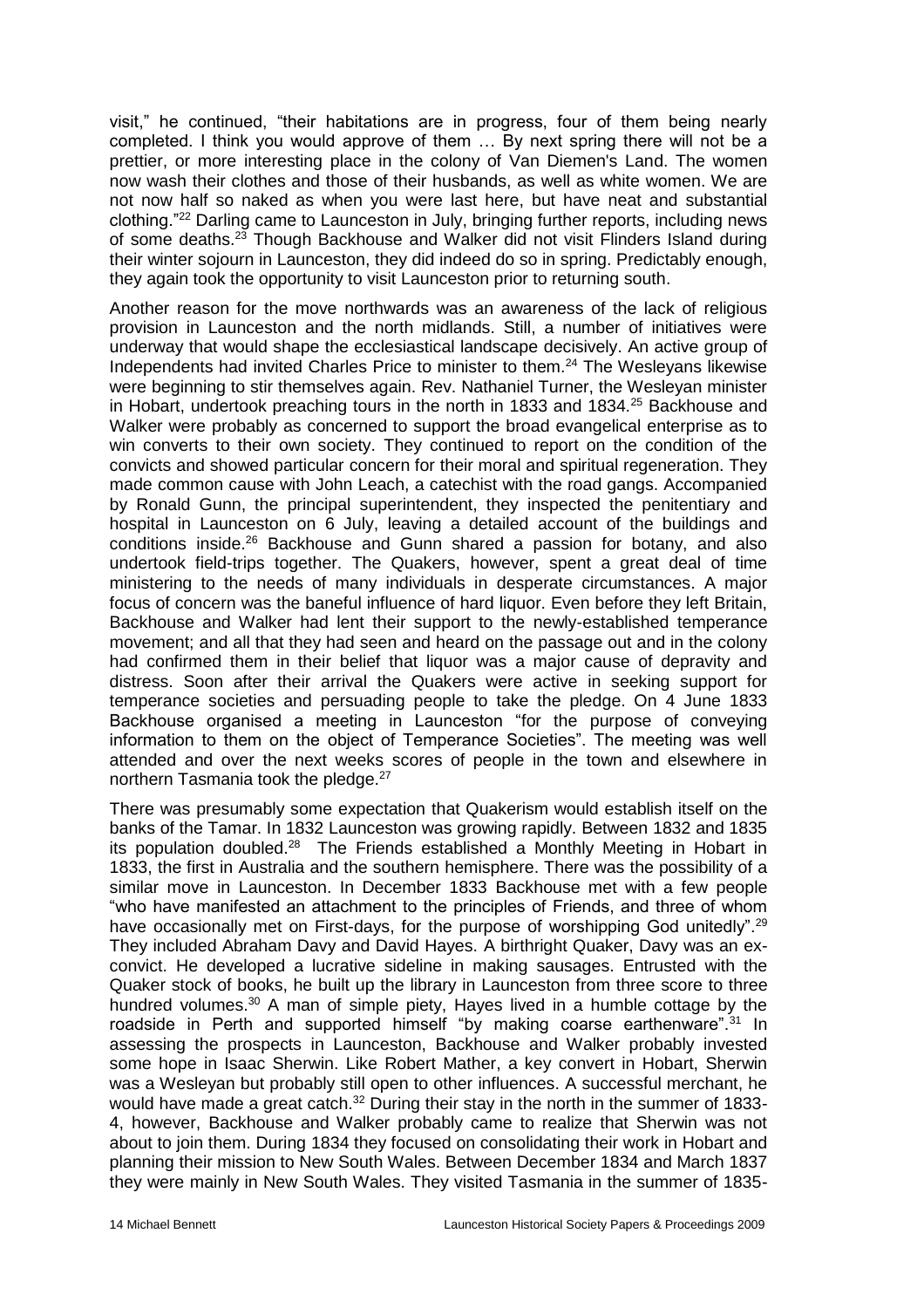6, however, to attend the Annual Meeting in Hobart and made a point of spending some time in Launceston. They stayed with the Sherwins who, as Backhouse, noted, "now make an open profession of religion, in connection with the Wesleyan Methodists."33

The Wesleyans grew from strength to strength in Launceston in the mid-1830s.<sup>34</sup> Philip Oakden, who arrived late in 1832, combined success in business, organisational and networking skills, and a powerful sense of mission. In 1833 the Reverend Joseph Orton arrived in the colony to rebuild the Wesleyan church in Van Diemen's Land. Interestingly the lay members of the Wesleyan community, Isaac Sherwin among them, were already sufficiently confident to challenge his clerical leadership. During their stay in Launceston in January 1836, Backhouse and Walker saw that much had changed. Backhouse observed "a greatly increased attention to the claims of religion" in the town over the last few years, acknowledging "the consistent example of Philip Oakden, and the labours of other Wesleyans have, under the divine blessing, contributed to this improvement."<sup>35</sup> Walker recorded that "the Wesleyans have just completed the erection of a very substantial & commodious Chapel" to seat a thousand people. There were some misgivings. "The Wesleyans have raised a great excitement here," he wrote, "and many persons have been stirred up to religious reflection, and an amended course of life. We rejoice in the improvement, but cannot close our eyes to the superficialness of religious character, which the mixture of a large measure of mere excitement, with much that is good, occasions. We do not, however, feel that it is our place at present to say much on the subject, except occasionally in conversation with some leading individuals among them." The Quaker missionaries could still command a good audience. Two or three hundred people attended a meeting in the Wesleyan chapel, though a thunder and lightning storm "unsettled the meeting towards the Conclusion."  $36$ 

More generally, it was a period of rapid progress for Launceston. In their letters and journals, Backhouse and Walker record many changes. Their first visit to Launceston in 1832 coincided with the introduction of a regular carriage service from Hobart. $37$ They reported on the newly-established Cataract Mill, the sealing of the road coming into Launceston, the building of the bridge across the North Esk, and the completion of the Wesleyan Chapel.<sup>38</sup> They observed the growth of population, the increasing number of buildings in stone and brick, and the improvement of morals. John Glover junior, who visited Launceston around 1840 after a long absence, expressed similar sentiments: "Its increase since we first landed there in 1831 is prodigious: it was then about three parts small detached wooden cottages in quarter acre English paled gardens; it is now a little London of grand and continuous shops, (or stores as they are here called) of brick; stone, or handsomely stuccoed, scarcely a quarter of the original cottages remaining."<sup>39</sup> There were the fixtures, not least the weather. In May 1833 Walker wrote: "Launceston is enveloped in dense fog in the early morning. The tops of the adjacent hills are often in clear sunshine, whilst the town below is concealed in a cloud, from which a steeple or windmill rears its head. These fogs rarely continue through the day. As soon as the sun is a little above the horizon, the mist begins to dissolve, and when once the sun begins to shine, whatever may have been the severity of the previous night, a pleasant warmth is infused into the atmosphere."<sup>40</sup>

On their last trip north in 1837 they observed the effect of drought. "So little rain had fallen for several months, in this part of the country," Backhouse wrote, "that the watermills were almost useless, and the cattle were distressed for want of grass: that which remained of the abundant growth of last spring, was dry upon the ground, and the ploughing and sowing of the land were much retarded." They noted other environmental changes: "Since the Aborigines were removed from Van Diemen's Land, the Opossums and Brush Kangaroos have increased in many districts, and are very troublesome to the agriculturist, making incursions on his grain and turnip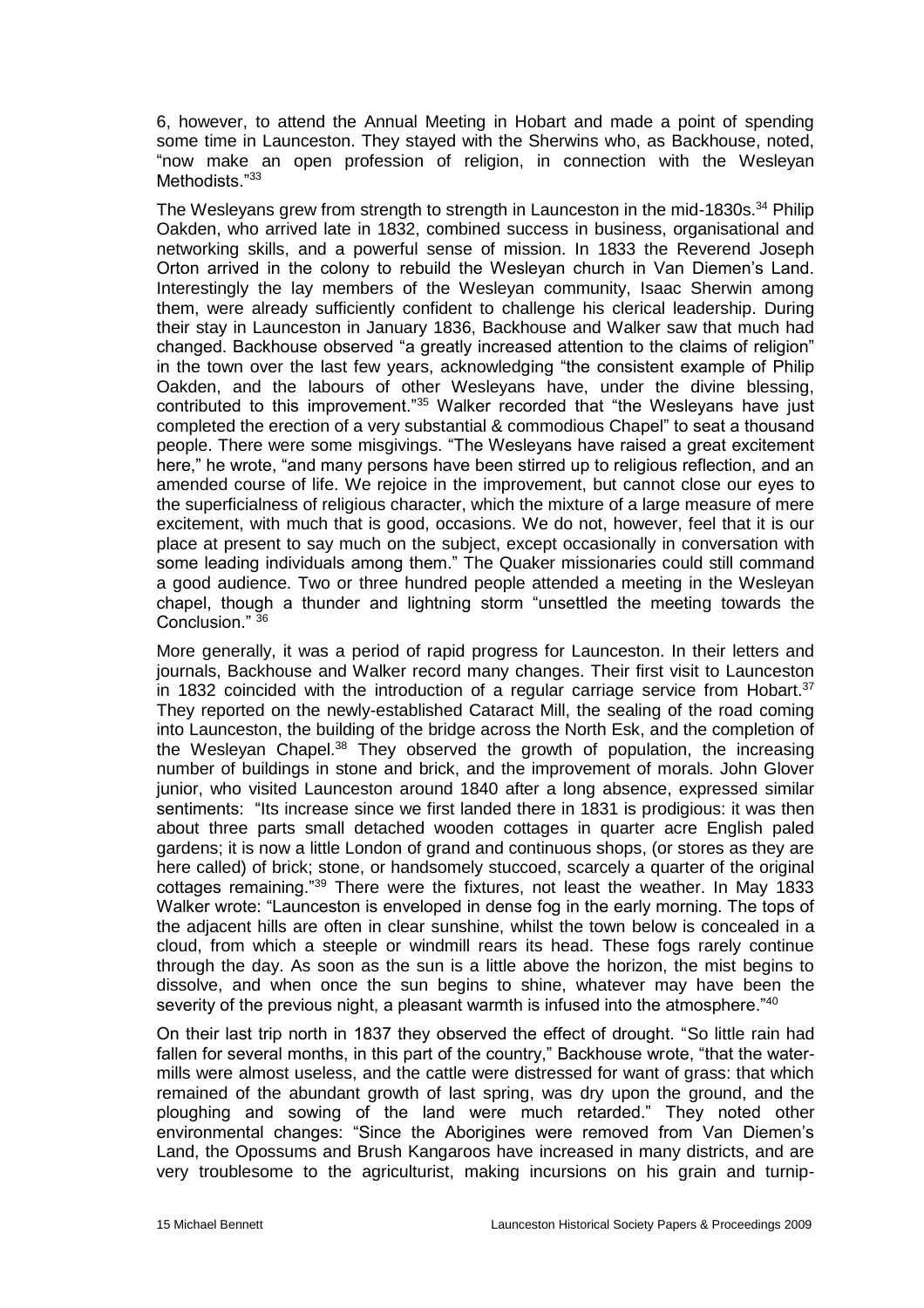crops."<sup>41</sup>As they approached Launceston they observed the "gibbet, newly erected; on which the body of a prisoner who committed a murder near the spot, was suspended, with a view of deterring from crime." They added with wry humour: "But so unsuccessful was this first experiment of the kind in Tasmania, that pocket-picking and drunkenness occurred among the crowd, who resorted thither to view the hideous spectacle. Popular feeling was so strong against the transfer of this political barbarism to the Australian regions, that it was officially resolved that this first experiment should be the last."<sup>42</sup> Still, they were favourably impressed with developments in Launceston itself. They noted the growth of population from around 3000 to 7,185. "Many good, brick houses have been erected, and several public buildings, as well as large meeting-houses, belonging the Wesleyans, Independents, and Presbyterians; and the place seems as much improved in morals as in other respects."<sup>43</sup>

In relation to Quakerism, there was less to report. On their last visit, Backhouse and Walker had attracted a large congregation for a public meeting and had met with a small group of Friends in Abraham Davy's lodgings. Walker described Abraham Davy, David Hayes and his wife, Thornton Bowden and Abraham Charles Flower as "the company that are likely to meet together henceforward". Backhouse offered them "the language of encouragement to those who thus meet together to wait upon the Lord".<sup>44</sup> This time there was no public meeting: Backhouse and Walker did not feel called to "seek any more public opportunity". Furthermore, the small group that had met at Davy's lodgings had not maintained itself. Davy had joined Backhouse in Sydney and Flower, another ex-convict, had moved away. Backhouse, Walker and Davy sat in silence with Hayes, seemingly the only remaining Quaker in the north.<sup>45</sup> Prior to leaving Tasmania, however, Walker did hear about another possible convert. His name was John Lawson. Born around 1795 he had a maritime background, and by the 1830s had settled at Cocked Hat Hill (Breadalbane), near Launceston. Married to a widow with five children, he and his wife had some eight children of their own. He addressed his application to Joseph Benson Mather, Walker's future brother-in-law, stating that he had become interested in the principles of the Society of Friends by reading tracts borrowed from a poor man living locally in a hut by the roadside, apparently none other than Hayes.<sup>46</sup>

Backhouse and Walker left Tasmania in November 1837, spending time in the new settlements in Melbourne, Adelaide and on the Swan River in Western Australia prior to their passage to Mauritius and Cape Colony. They continued to be especially concerned about the Aborigines, not least the lessons which settlers in the new colonies were taking from experiences in New South Wales and Van Diemen's Land. They retained their interest in their Launceston connections. During their time in Western Australia, Backhouse and Walker followed up on the sad case of Anna Dyer, whom they had met in the infirmary of the Female Factory in Launceston. She had been seduced and fallen pregnant to a man of some status at the Swan River settlement, and sent to Launceston, with the promise of an allowance, to have her child. She subsequently had a mental breakdown. Walker bearded the man concerned, Richard McBride Brown, brother to colonial secretary, extracted a commitment to provide the means to restore her to her family, and wrote to Isaac Sherwin in Launceston to assist with arrangements, assuming she had not already been committed to the asylum at New Norfolk.<sup>47</sup> Walker, of course, had another girl in Tasmania very much in mind. After farewelling Backhouse in Cape Town, he returned to Hobart and married Sarah Benson Mather on 15 December 1840.<sup>48</sup> Immediately afterwards the couple headed northwards. Accompanied by his brother-in-law, Walker called on John Lawson at Cocked Hat Hill and another applicant for membership Thomas Millington, an ex-convict, and was impressed by the depth of their commitment. The newly-weds stayed with the Sherwins who encouraged them to settle in Launceston. Facing the challenge of establishing a business, Walker doubtless believed that his prospects were better in Hobart with his wife's family, a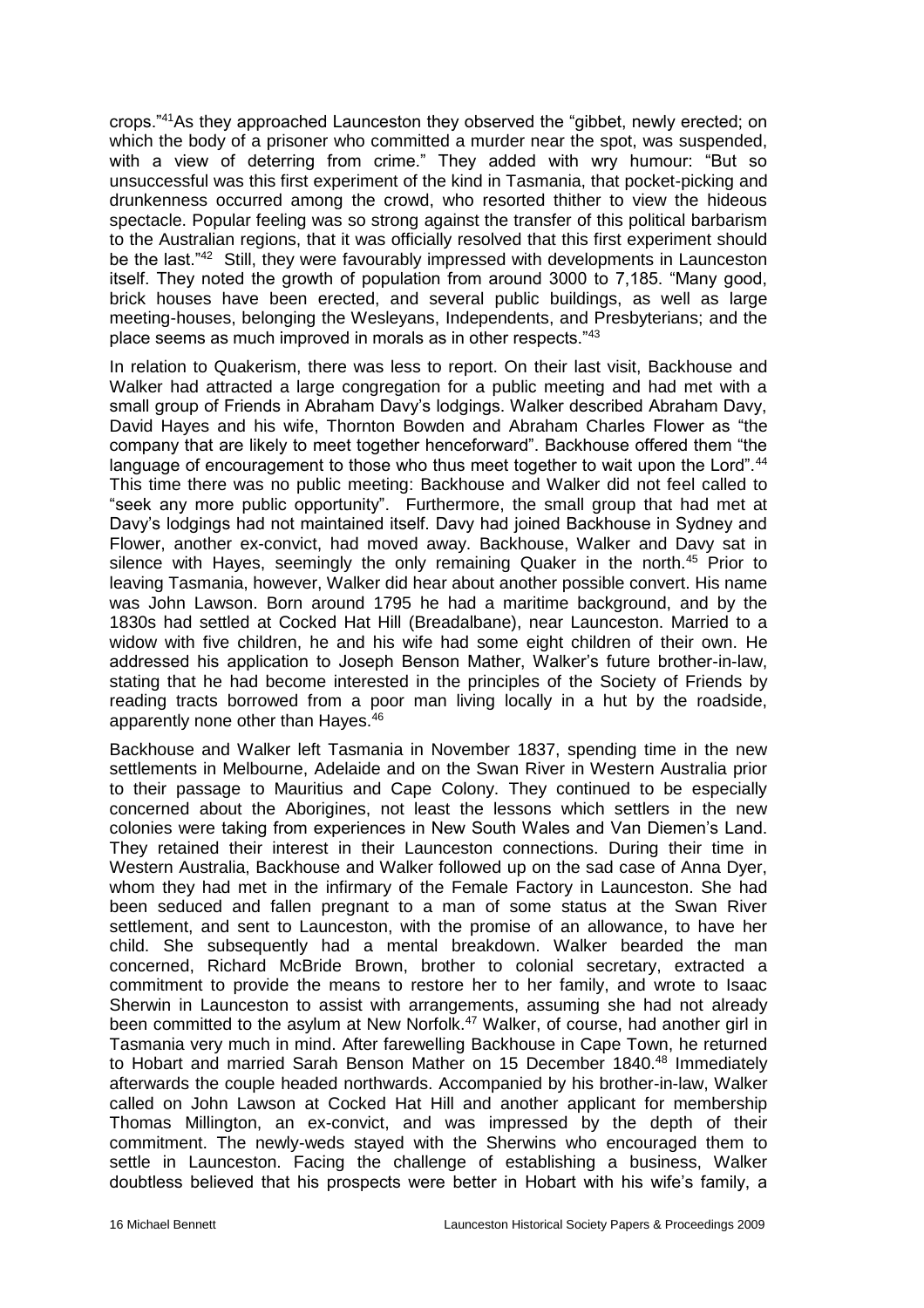robust Quaker community, and a larger network of contacts.

A leading light among the Quakers, Walker was close to the centre of a network that stretched across Van Diemen's Land and through all the British Empire. Many Quaker immigrants to the Australian colonies came with letters of introduction to Walker and made Hobart their first stop. A bounty immigrant, George Joseph Yates, arrived in Hobart in 1842 but moved to Launceston shortly afterwards. A miller by trade, he ran the lucrative Cataract Mill.<sup>49</sup> On Walker's recommendation, he took into the business another recent immigrant, Richard Smith Benson. A Friend by birthright, Benson had an impressive background in Quakerism. He was educated at Ackworth and was a member of the Swarthmoor meeting.<sup>50</sup> By the early 1840s there was an active group of Quakers in Launceston, including men of some financial substance like Lawson and Yates. In 1843 the Yearly Meeting in Hobart approved the establishment of a second Monthly Meeting. The Hobart Monthly Meeting had hitherto alternated between Hobart and Swanport. The decision now was to link the group in Swanport with the northerners to form the Launceston Monthly Meeting.

The records of the Launceston Monthly Meeting begin purposely enough in 1844.<sup>51</sup> George Joseph Yates, the miller and probably the wealthiest of the group, acted as host. John Lawson, who most closely approximated a landed gentleman, was overseer. Richard Smith Benson, the best educated and with the strongest Quaker credentials, was clerk. Thomas Willington, a former convict and a widower with four children, proved the stalwart of northern Quakerism. For a time the group worked well. The early meetings set about fencing the Quaker burial ground and cataloguing the book collection.<sup>52</sup> It is not known where the meetings for worship were held, but the growing size of the congregation required the purchase of a new set of chairs. There were a few applications for membership.<sup>53</sup> Abraham Charles Flower, who had been a member of the group in 1836, reappeared in Launceston. A former convict, Flower had failed in a business venture and came under a cloud.<sup>54</sup> Another new arrival was George Benson, presumably a relative of Richard Smith Benson. He came with a testimonial from Darlington, the home of the Backhouses, but the Launceston meeting had concerns about his intentions.<sup>55</sup>

Early in 1846 the Launceston Monthly Meeting made provision for more seats 'in consequence of the increased attendance' at meetings for worship.<sup>56</sup> The leadership group, however, was beginning to fall apart. John Lawson was found to be lax in his attendance in August 1845 and was suspended as overseer two months later.<sup>57</sup> Richard Smith Benson ceased to attend the Monthly Meetings at the end of 1845 and moved to Port Philip. He married a non-Quaker in March 1847 and subsequently was disowned.<sup>58</sup> Abraham Charles Flower achieved prominence for a time but his activities were the cause of some concern. In addition to his slowness in clearing his debts, he was involving himself with a secret society, the Order of Rechabites. Founded in 1835, the Rechabites was a respectable Friendly Society with a commitment to Teetotalism. Launceston was an early centre of the movement. In 1842 the Rechabites figured prominently in the temperance parades in the town. Flower's association with them was considered at the Monthly Meeting. In March 1847, it ruled that the Rechabites, like the Freemasons, "fall under definition of secret societies, that "the adoption of badges, insignia and passwords and signs" was "inconsistent with Christian simplicity and gravity", that time spent in meetings and the like was "misspent time", and that coffee houses were public houses.<sup>59</sup> The Meeting made representations to Flower. When he persisted in his Rechabite activities, the meeting disowned him. Flower lodged an appeal that was upheld by the Yearly Meeting in Hobart. The Launceston Monthly Meeting minuted its dissent, stated its belief that the decision was "calculated to destroy the usefulness of the Monthly Meeting and to paralyze its exertions in dealing with future delinquents".<sup>60</sup> A crisis loomed.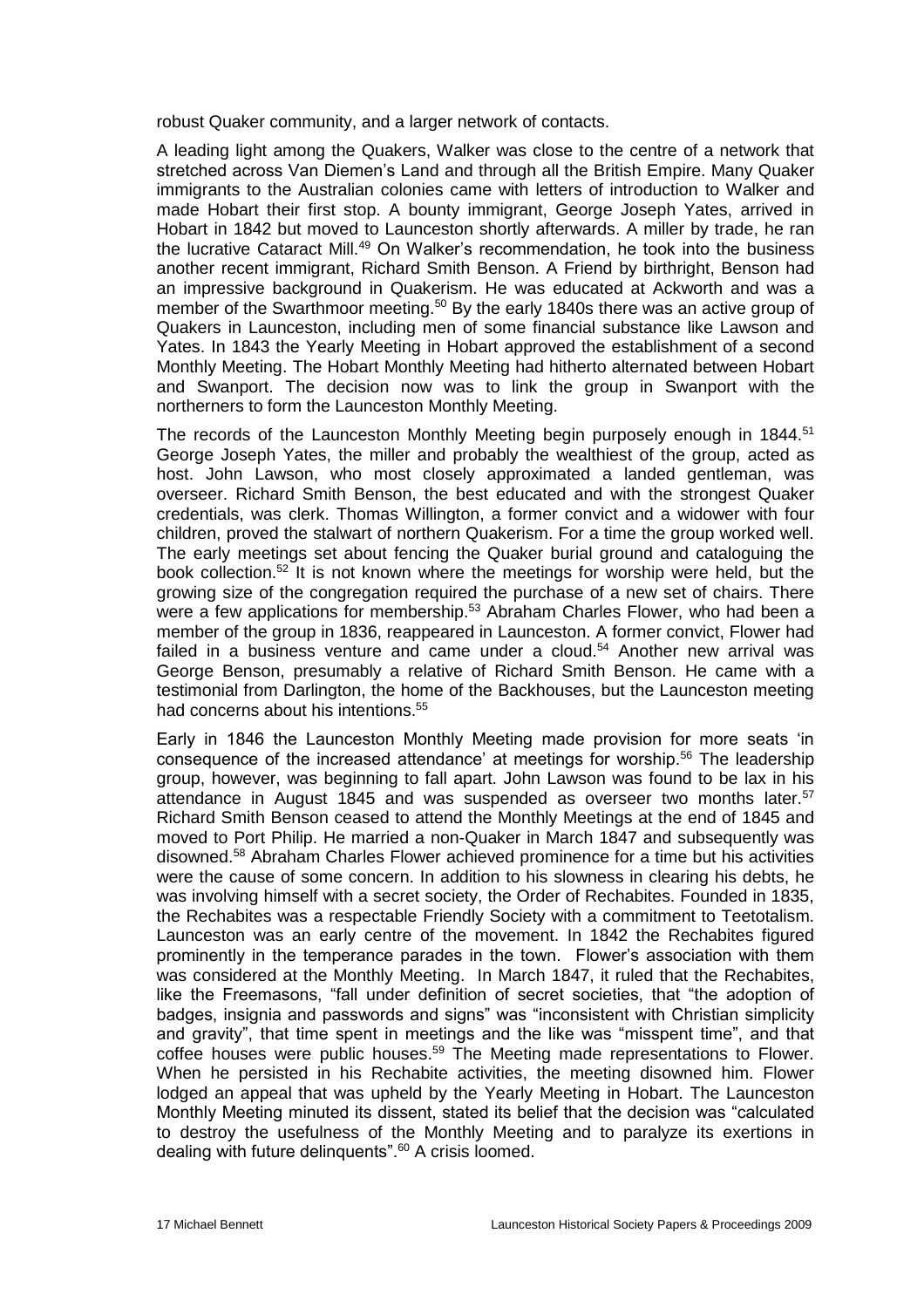In the summer of 1848 George Washington Walker travelled to Launceston to help the northern Friends sort out their affairs. The Monthly Meeting convened, as usual, at the house of George Joseph Yates, and ran over a number of days. The minutes record some routine items of business on 3 February and then, reflecting some unminuted and presumably unpleasant disclosure and discussion in the interval, a letter of resignation from Yates dated 5 February. The minutes then state that "for a long period he [Yates] has brought reproach on the Society by his inconsistent walk in life — and that his conduct latterly has been marked by so much double dealing that we believe it right for the Society to mark their disapprobation thereof." They continue that his "improprieties have assumed so marked a character that one of the principal objects of the deputation was to assist the monthly meeting in bringing him under dealing". They report the Meeting's approval of the deputation's advice "not only to remove the place of meeting at once from his house, but for the present to discontinue the meetings for worship held in Launceston." They add that "whilst the deputation was in Launceston, an act of palpable deviation from Christian integrity of a very flagrant character was unexpectedly discovered which has induced the meeting to forego the usual course adopted towards delinquents and to accept his resignation of membership".<sup>61</sup> It is not known what "improprieties" Yates had committed, and what "act of palpable deviation from Christian integrity" had been revealed unexpectedly.

The Launceston Monthly Meeting continued to operate for a while, alternating between John Lawson's house at Cocked Hat Hill near Launceston and Francis Cotton's house at Kelvedon on the east coast. Lawson provided a home for the Quaker book collection but Millington, the ex-convict, was the only other member of the Launceston group who remained active. The community at Kelvedon consisted almost exclusively of the Cottons and their household, notably the physician Dr Storey. The declining membership base was acknowledged and the Launceston Monthly Meeting came to an end in July 1851.<sup>62</sup> When Robert Lindsey and Frederick Mackie, two British Quakers following in the footsteps of Backhouse and Walker, visited northern Tasmania in December 1852 they found that Quakerism was all but dead. They visited John Lawson at Cocked Hat Hill, "now the only Friend in this place or in Launceston", who told them that the northerners "never had a meeting house when their numbers were more numerous but were in the habit of meeting at the house of an individual who has since become a reproach to a religious community."<sup>63</sup> Curiously enough, Mackie next records being shown around Launceston by the man himself, George Joseph Yates. He describes him as a miller, "clearing no less than a £100 a week." Mackie notes that he was "formerly in membership with us" but refrains from further comment.<sup>64</sup>

The fruits of the Quaker missions in northern Tasmania were limited. Backhouse and Walker bore witness to the shameful treatment of the Aborigines and the abuses of the convict system, and their reports had some influence in shaping public attitudes and policy in Britain. Their ministry presumably gave hope to many individuals, both fettered and free, and assisted the efforts of others in the transformation of a penal colony into a civil society. The Society of Friends took root in Hobart, where Lindsey and Mackie found some twenty members at the Monthly Meeting in 1852.<sup>65</sup> The achievement was more limited in Launceston. Backhouse and Walker were clearly impressive: hundreds of Launcestonians heard them speak. They were key players, too, in the establishment of the temperance movement. They were no match for the Independents, Wesleyans and Presbyterians, who built large followings among enterprising settlers and ex-convicts bent on improvement and seeking religious moorings and useful networks. Still, along with the other Non-Conformist denominations, Quakerism played its part in laying the infrastructure and raising the moral tone of Launceston. The hopes of Backhouse and Walker might not have been realised, but so many of the aspirations for Tasmania in the 1830s proved hollow. The convict system was double-edged: it had provided the labour and investment for its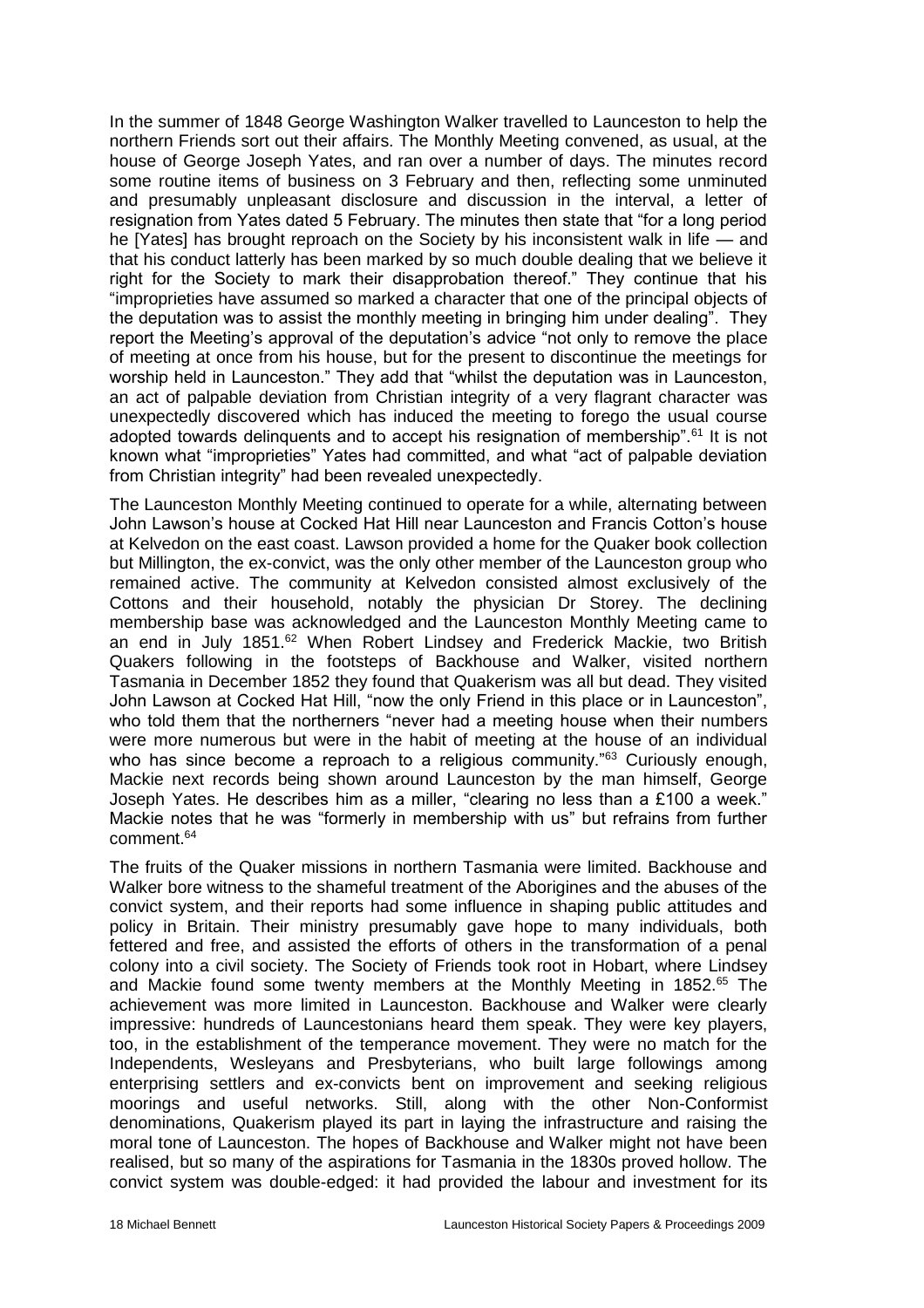rapid development, but it left its own baneful legacy. A further factor was the restlessness of the population. When Lindsey and Mackie arrived in Launceston in 1852, it was difficult for them to find accommodation because of the large number of prospective 'gold diggers' awaiting ships to Melbourne.<sup>66</sup> It is a coincidence, but nonetheless a significant one, that last Launceston Monthly Meeting coincided with the discovery of gold in Victoria.

- <sup>2</sup> Many visitors and new arrivals in the penal colonies commented on the irreligion and depravity of the convicts and their keepers: Allan M Grocott, *Convicts, Clergymen and the Churches. Attitudes of Convicts and Ex-Convicts towards the Churches and Clergy in New South Wales from 1788 to 1851,* Sydney University Press, 1980. It is necessary to distinguish between conditions in the first decades of settlement and in the 1830s, and to acknowledge the higher expectations in the later period. Arguably, it is the progress of Christianity in the second quarter of the nineteenth century that is most remarkable. As Grocott observed, the population of New South Wales grew one and half times between 1836 and 1851, but "church accommodation increased almost five times." In Sydney 10,000 people, about 20% of the total population, claimed to regular church-goers in 1845: *Convicts, Clergymen and the Churches*, pp. 100, 291.
- <sup>3</sup> The epigraph is from Grocott, p. xiv. Elie Halevy, *A History of the English People in the Nineteenth Century. Vol. 1. England in 1815*, second edition, Ernest Benn, London, 1949, Part III. I. 'Religion', provides a useful survey of the religious scene.
- <sup>4</sup> The importance of religion in the development of Launceston in the second quarter of the nineteenth century is well recognised in Patricia Fitzgerald Ratcliff, *The Usefulness of John West: Dissent and Difference in the Australian Colonies*, The Albernian Press, Launceston, 2003; and Anne Valeria Bailey, 'Launceston Wesleyan Methodists 1832-1849: Contributions, Commerce, Conscience,' University of Tasmania, Unpublished PhD Thesis, 2008.
- <sup>5</sup> For a good discussion of the development of Quakerism in the eighteenth century, see James Walvin, *The Quakers: Money and Morals*, John Murray, London, 1997.
- <sup>6</sup> Michael Bennett, *Quaker Life in Tasmania: The First Hundred Years,* University of Tasmania, Hobart, 2007; William Nicolle Oats, 'Quakers in Australia in the Nineteenth Century,' University of Tasmania, Unpublished PhD Thesis, 1982.
- <sup>7</sup> James Backhouse, *A Narrative of a Visit to the Australian Colonies*, Adams and Co., Hamilton, 1843; James Backhouse and Charles Tylor, *The Life and Labours of George Washington Walker, of Hobart Town, Tasmania,* A W Bennett, London, 1862.
- <sup>8</sup> Launceston Monthly Meeting Minutes, 1844-51, Society of Friends, S. 1/A.3, University of Tasmania Library Special and Rare Materials Collection.
- <sup>9</sup> *Traveller under Concern: The Quaker Journals of Frederick Mackie on his Tour of the Australian Colonies 1852-1855*, Mary Nicholls (ed.), Launceston, 1973, pp. 58-60.
- <sup>10</sup> William Nicolle Oats, *Backhouse and Walker. A Quaker View of the Australian Colonies*, Blubber Head Press, Sandy Bay, 1981.
- <sup>11</sup> Backhouse and Tylor, *Life and Labours of George Washington Walker*, p. 35.
- <sup>12</sup> Journal of George Washington Walker [written in instalments], 20 October 1832, p. 147. ML B 727. State Library of New South Wales.
- <sup>13</sup> Journal of G W Walker, 20-21 October 1832, p. 147.
- <sup>14</sup> Journal of G W Walker, 21 October 1832, p. 148.
- <sup>15</sup> Journal of G W Walker, 21 October 1832, p. 148.
- <sup>16</sup> The phrase is Walker's: Journal of G W Walker, 21 October 1832, p. 149.<br><sup>17</sup> Journal of G W Walker, 22 October 1832, p. 149.
- Journal of G W Walker, 22 October 1832, p. 149.
- <sup>18</sup> Journal of G W Walker, 22 October 1832, p. 149; John Milton, *Paradise Lost*, Book 5, Lines 153-9.
- <sup>19</sup> Backhouse, *Narrative of Visit to Australian Colonies*, pp. 477-8.
- <sup>20</sup> According to Backhouse, the Aborigines on Flinders Island did "not exhibit either the degradation of physical or intellectual power which has been attributed to them." In regard to their attacks on the houses of settlers, he wrote: "The whites had taken possession of their country, without their consent, and in many instances had taken away their women, or

<sup>-</sup><sup>1</sup> Gary Willis, *Head and Heart: A History of Christianity in America*, New York, 2007, pp. 7-8. The proportion of churchgoers in the USA increased steadily during the nineteenth and twentieth centuries.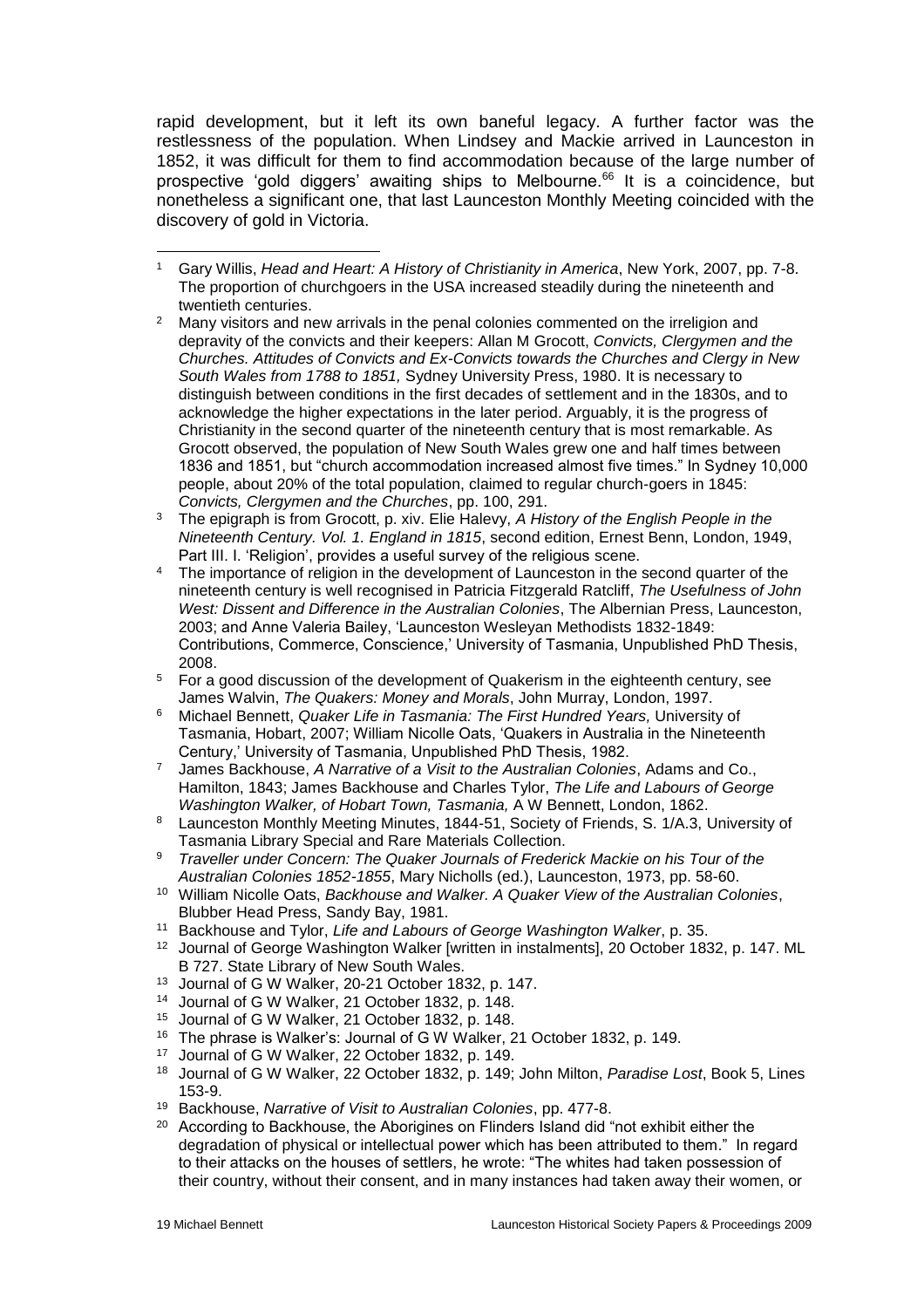violated them, and killed the men. They therefore watched their opportunities to retaliate, and (as is common in the wars of white people) they did not distinguish betwixt the more peaceable settlers and those who had used them brutally, and they looked upon the most peaceable as intruders upon their territory." N J B Plomley, *Weep in Silence: A History of the Flinders Island Aboriginal Settlement*, Blubber Head Press, Hobart, 1987, pp. 228-9.

- <sup>21</sup> Backhouse, *Narrative of Visit to Australian Colonies*, p. 147.
- <sup>22</sup> Backhouse, *Narrative of Visit to Australian Colonies*, pp. 147-8.
- <sup>23</sup> Journal of G. W. Walker, 6 July 1833, p. 256.
- <sup>24</sup> Ratcliff, *Usefulness of John West*, ch. 3.

 $\overline{a}$ 

- <sup>25</sup> Bailey, 'Launceston Wesleyan Methodists', p. 157.
- <sup>26</sup> Journal of G W Walker, 5 July 1833, p. 256.
- <sup>27</sup> Journal of G W Walker, 28 October 1832, p. 150.
- <sup>28</sup> Alex Tyrell, *A Sphere of Benevolence: The Life of Joseph Orton, Wesleyan Methodist Missionary (1795-1842)*, State Library of Victoria, Melbourne, 1993, p. 115.
- <sup>29</sup> Backhouse, *Narrative of Visit to Australian Colonies*, p. 177.
- <sup>30</sup> Journal of G W Walker, 4 January 1836, p. 566.
- <sup>31</sup> James Backhouse, *Extracts from the Letters of James Backhouse, whilst Engaged in a Religious Visit to Van Dieman's Land, New South Wales, and South Africa, accompanied by George Washington Walker*, London, 1841, Fourth Part, p. 47.
- <sup>32</sup> Born in Burslem, England, he was involved in trade, and during his first residence in Hobart in the mid-1820s he served as secretary to the Sunday School. After returning to Van Diemen's Land in 1829, he set himself up as a General Merchant in Charles St, Launceston in 1831: Bailey, 'Launceston Wesleyan Methodists', p. 131.
- <sup>33</sup> Backhouse, *Extracts from the Letters of James Backhouse*, Fourth Part, pp. 41-2.
- <sup>34</sup> Bailey, 'Launceston Wesleyan Methodists', ch. 3.
- <sup>35</sup> Backhouse, *Extracts from the Letters of James Backhouse*, Fourth Part, p. 42.
- <sup>36</sup> Journal of G W Walker, 4 January 1836, p. 566.
- <sup>37</sup> "... an open four-wheeled carriage performed the journey of 120 miles, in two days, not running at night, the fare was £5": Backhouse, *Narrative of Visit to Australian Colonies*, p. 136.
- <sup>38</sup> In May 1833 they found that 'much' of the road into Launceston had been "macadamised": Backhouse, *Extracts from the Letters of James Backhouse*, First Part, p. 78. In December they found the bridge across North Esk was "in a considerable state of advancement": Backhouse, *Narrative of Visit to Australian Colonies*, p. 176.
- <sup>39</sup> John Glover Jnr to Mary Bowles, 13 December 1840. ML Ag. 35/9. State Library of New South Wales. I am grateful to Dr Keith Adkins for this reference.
- <sup>40</sup> Backhouse and Tylor, *Life and Labours of George Washington Walker*, p. 184
- <sup>41</sup> Backhouse, *Narrative of Visit to Australian Colonies*, p. 476.
- <sup>42</sup> Backhouse, *Narrative of Visit to Australian Colonies*, pp. 475-6.
- <sup>43</sup> Backhouse, *Narrative of Visit to Australian Colonies*, p. 477.
- <sup>44</sup> Journal of G W Walker, 3 January 1836, p. 565.
- <sup>45</sup> *Extracts from the Letters of James Backhouse*, Fourth Part, p. 47.
- <sup>46</sup> *Extracts from the Letters of James Backhouse*, Fourth Part, p. 69.
- <sup>47</sup> Walker to Richard McBride Brown, January 1838; Walker to Isaac Sherwin, 3 February 1838. George Washington Walker's Letter Book, 1836-8. W9/A1/27. Walker Family Papers. University of Tasmania Library Special and Rare Materials Collection.
- <sup>48</sup> Backhouse and Tylor, *Life and Labours of George Washington Walker*, p. 508.
- <sup>49</sup> *Traveller under Concern*, Nicholls (ed.), p. 316.
- <sup>50</sup> A certificate on his behalf by his brother in Manchester was presented to the Meeting: Launceston Monthly Meeting Minutes, 8 March 1844, S. 1/A.3, p. 4.
- <sup>51</sup> The first meeting met at Kelvedon: Launceston Monthly Meeting Minutes, 4 January 1844, S. 1/A.3, p. 1. The second at Launceston: Launceston Monthly Meeting Minutes, 1 February 1844, S. 1/A.3, pp. 2-3.
- <sup>52</sup> A burial in the Friends burial ground in Launceston took place in January 1844: Launceston Monthly Meeting Minutes, 1 February 1844, S. 1/A.3, p. 3. The clerk was asked to make a consolidated list of the books in August 1844: Launceston Monthly Meeting Minutes, 8 August 1844, S. 1/A.3, pp. 8-9.
- <sup>53</sup> Launceston Monthly Meeting Minutes, 3 December 1844, S. 1/A.3, p. 11
- <sup>54</sup> Launceston Monthly Meeting Minutes, 3 December 1844, S. 1/A.3, p. 11